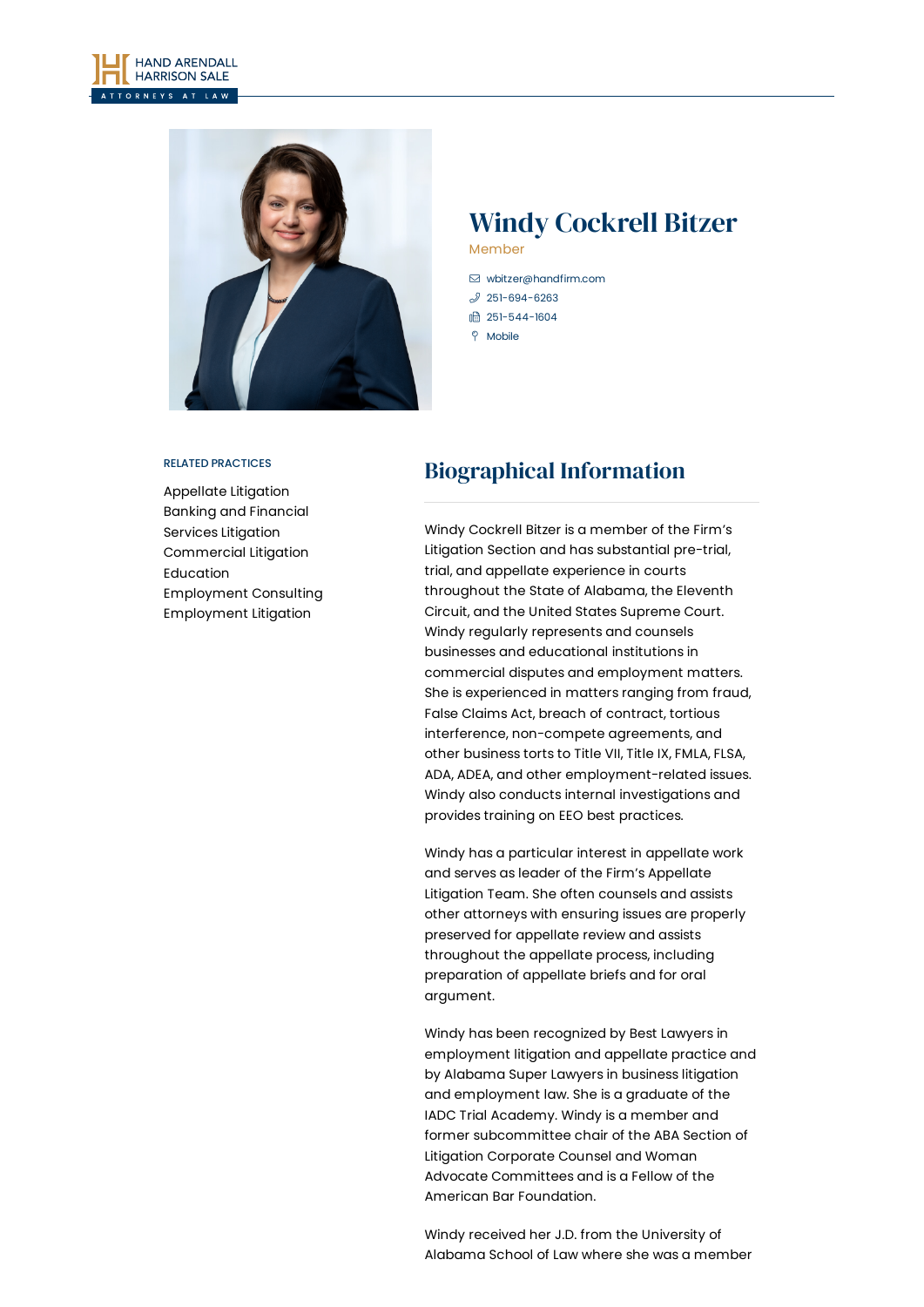of the Managing Board of the Alabama Law Review, the John A. Campbell Moot Court Board, and the Bench & Bar Legal Honor Society.

Windy has volunteered as a "Big Sister" in the Big Brothers/Big Sisters program and is a sustaining member of the Junior League of Mobile. She is an active member of the Mobile Bar Association, having chaired the Federal Civil Practice, Bench & Bar, and Law Day Committees. Windy serves on the Board of Directors of the Mobile Bar Foundation, is a Leadership Mobile graduate, and served on the planning committee for the 2016 Eleventh Circuit Judicial Conference.

### Admissions

- Alabama State Bar, 1998
- United States Supreme Court
- Eleventh U.S. Circuit Court of Appeals
- Alabama Federal District Courts

## Education

- \* J.D., University of Alabama School of Law, cum laude, 1998
- Southern College, magna cum laude, 1995

## Additional Information

### **Civic and Professional Affiliations**

- Alabama State Bar
- Mobile Bar Association (Woman Lawyers Section/Bench & Bar Committee/Law Day Committee)
- Mobile Bar Foundation (Board of Directors)
- American Bar Association (Litigation Section/Corporate Counsel Committee/Woman Advocate Committee)
- Junior League of Mobile

### Publications and Presentations

- "#Me Too: One Year Later and Its Impact in the Workplace," Propeller Club of the United States, Mobile Port (October 2018)
- "Employment Law: Social Media and Workplace Harassment," Alabama Primary Health Care Association Annual Meeting (October 2018)
- "ADA and FMLA Legal Update," Alabama Council of Community Mental Health Boards – HR Council Annual Conference (June 10, 2015)
- "Wage and Hour and Americans with Disabilities Act Issues," Mobile Chapter of the Alabama Restaurant and Hospitality Alliance (March 24, 2015)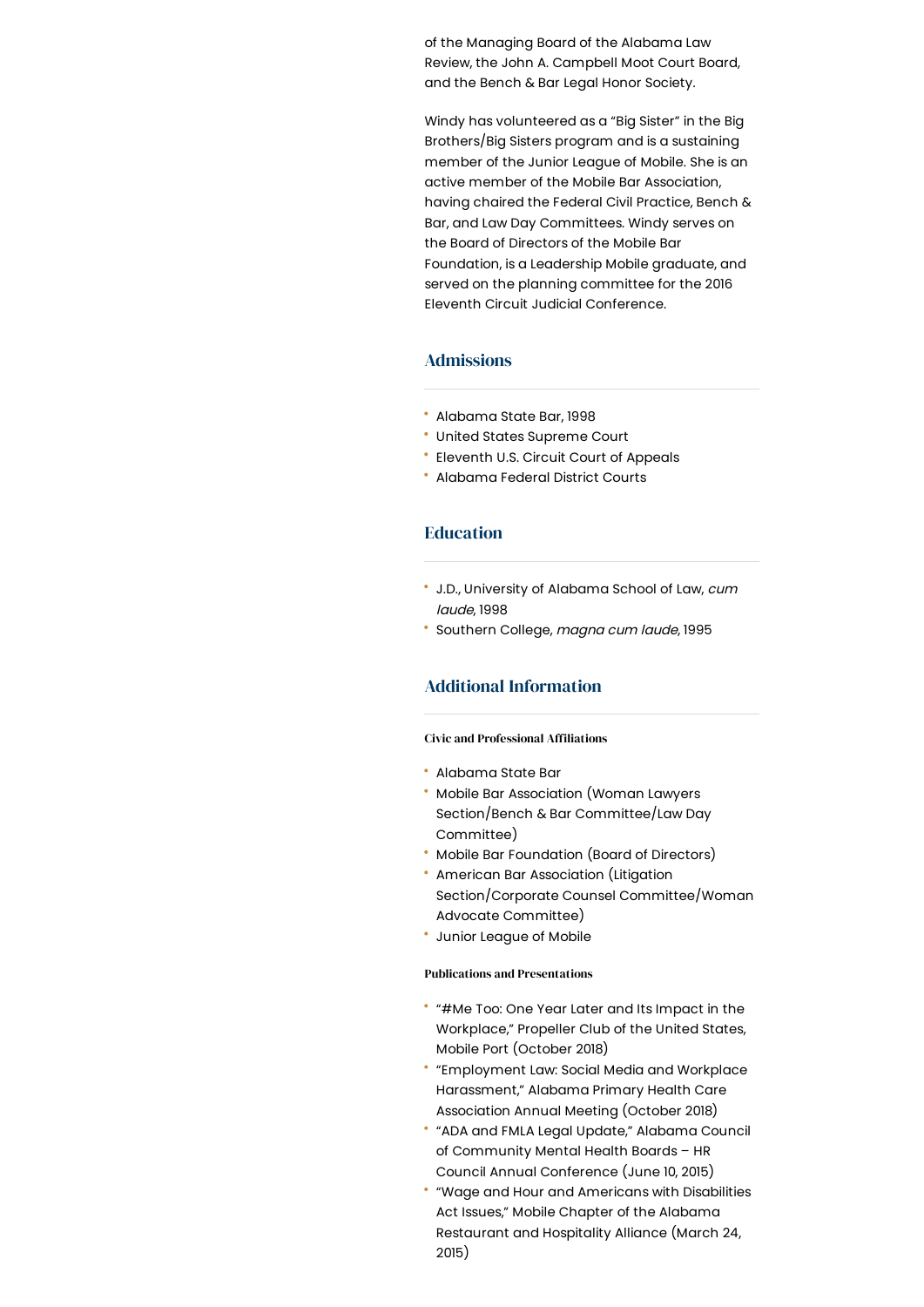- "Preservation of Errors for Appeal," Baldwin County Bar Association (October 2014)
- "ADA and FMLA Updates and Interplay," Sterling Education Services, Mobile, Alabama (March 2013)
- "Update on PPACA: What's Happening Now," Sterling Education Services, Mobile, Alabama (March 2013)
- "Employment Best Practices: Tips on Avoiding Legal Claims But What to Expect if You Get One," Client Seminar (January 2013)
- "Waiver and Preservation of Errors for Appeal," Mobile Bar Association (November 2011)
- "Preparing Your Corporate Witness for Deposition," Henry T. Morrissette and Windy C. Bitzer, ABA IN-HOUSE LITIGATOR (Summer 2010)
- "HIPAA Implications of Social Networking," Alabama Primary Health Care Association Annual Meeting (Fall 2009)

#### Representative Cases

- Doe v. University of South Alabama, et al., 2021 WL 1792524 (S.D. Ala. May 4, 2021)(granting summary judgment for defendants on remaining due process claim following dismissal of gender discrimination, other due process, and state law claims in connection with Title IX proceedings).
- Sadeghian v. University of South Alabama, et al., 2020 WL 869217 (S.D. Ala. Feb. 21, 2020)(granting summary judgment for defendants on claims of sex discrimination and harassment)
- El-Saba v. University of South Alabama, 738 Fed. Appx. 640 (11th Cir. 2018) (affirming summary judgment for employer on national origin discrimination and retaliation claims), cert. denied, 2019 WL 271973 (Jan. 22, 2019).
- Ex parte Talbott, 215 So. 3d 541 (Ala. 2015) (granting petition for writ of mandamus directing trial court to dismiss defendants on statute of limitations and immunity grounds).
- Ex parte University of South Alabama, 183 So. 3d 915 (Ala. 2015)(granting petition for writ of mandamus directing trial court to dismiss university on sovereign immunity grounds and to quash subpoena for individual defendant's privileged mental health records).
- Ex parte Moulton, 116 So. 3d 1119 (Ala. 2013) (granting petition for writ of mandamus directing trial court to enter summary judgment for all defendants on due process and fraud claims and clarifying prior precedent and enunciating restated State immunity exception in actions against State officials).
- Hossain v. Steadman, et al., 855. F.Supp. 2d 1307 (S.D. Ala. 2012)(granting summary judgment for state university dean and trustees on claims of race, ancestry, ethnicity, and national origin discrimination and equal protection violation).